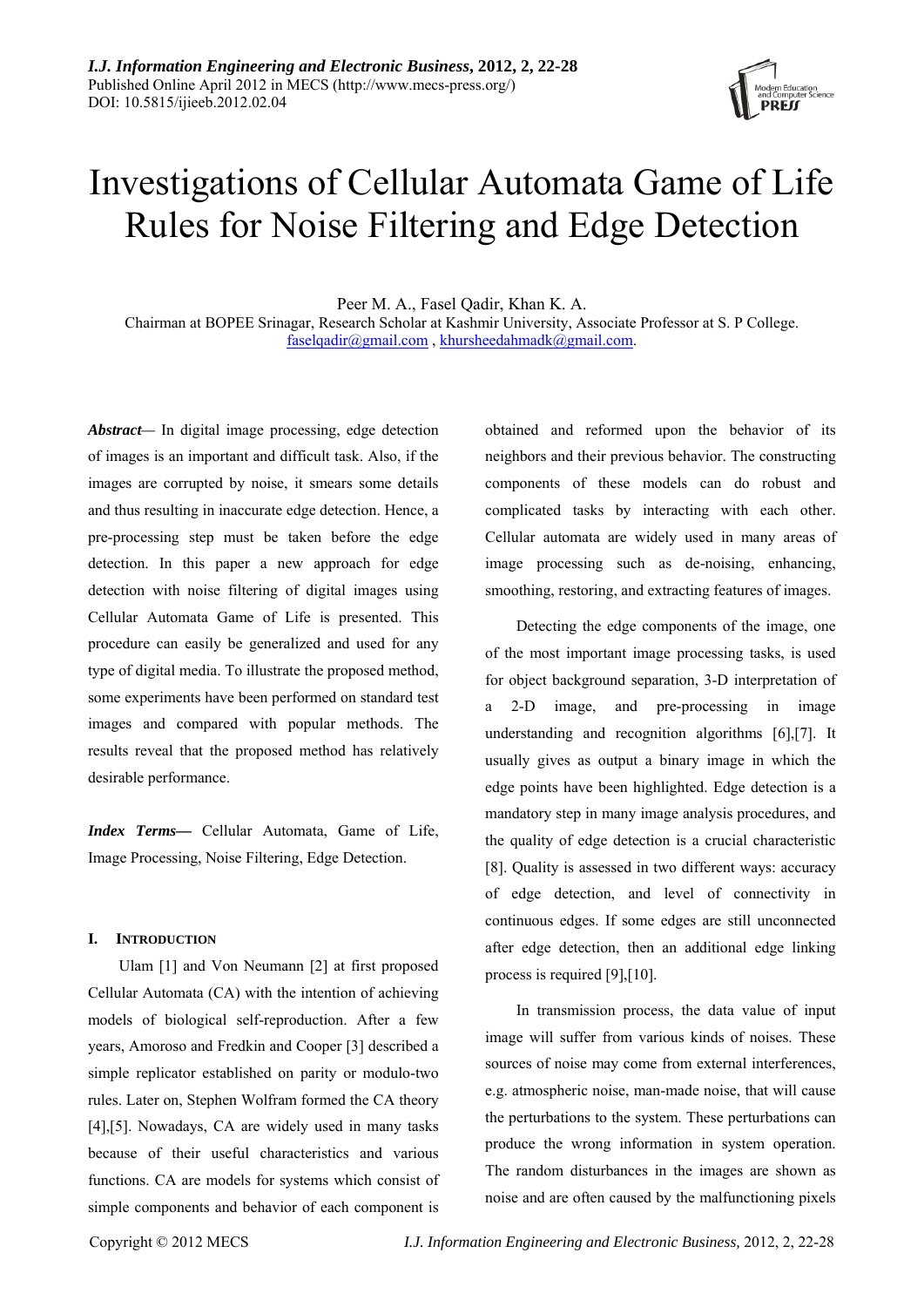in camera sensors, faulty memory locations in hardware or transmission in the noisy channel. The noises well reduce the quality of images and damage the expression of information for images effectively. Suppose if the images are corrupted by noise it smears some details and thus resulting in inaccurate edge detection.

Image filtering can effectively reduce the noise and make the image smooth. The common methods of image filtering in general are spatial filtering and frequency domain filtering. The goal of impulse noise removal is to suppress the noise while preserving the integrity of edge and detail information, to reduce the degradation related to noise of any kind, a preprocessing or filtering step could be applied [16]. There has been a lot of effort in designing an efficient filtering algorithm. Median filter has been known to perform better in removing impulse noise than the linear filters [17][18]. Others are adaptive median filter [19] and progressive switching median [20]. In this paper, we present a filter based on cellular automata, which is used to remove impulse noise from noise-corrupted images [21][22],[26].

There are many methods for edge detection, and most of them use the computed gradient magnitude of the pixel value as the measure of edge strength [11]. The early days of works on edge detection are done by Sobel and Roberts [28]. Their detection methods are based on simple intensity gradient operators. Later on, much of the research works have been devoted to the development of detectors with good detection performance as well as good localization performances. A different edge detection method i.e. Prewitt, Laplacian, Roberts and Sobel uses different discrete approximations of the derivative function. For comparison purposes, we have used here four most frequently used edge detection methods namely Sobel edge detection [29], Prewitt edge detection [29], Canny edge detection [31] and Roberts edge detection[30].

A method for the evolutionary design of CA rules for edge detection was proposed by Batouche et al. [12], [15]. Two dimensional binary CA are used for binaryimage edge detection, and transition rule evolution is guided by a genetic algorithm. Another application of this method was done by Rosin and the method was extended to handle gray-scale images [13]. The images are decomposed into a number of binary images with all possible thresholds. Each of the binary images is processed using binary CA rules. Rosin later applied an improved version of this method to edge detection [14]. However, this method has a very long calculation time due to the iterative process used for hundreds of binary images.

 In this paper a new and optimal approach of noise filtering and edge detection based on Cellular Automata Game of Life (CA GoL) has been proposed. The idea is simple but effective technique for edge detection that greatly improves the performances of complicated images. The comparative analysis of various image edge detection methods is presented and shown that CA GoL based algorithm performs better than all these operators under almost all scenarios. The paper is organized as follows: CA is defined in section 2. Section 3 begins with a brief description of CA GoL and then goes on to propose a new method of edge detection with noise filtering based on CA GoL followed by the experimental results.

## **II. CELLULAR AUTOMATA**

CA model is composed of cell, state set of cell, neighbourhood and local rule. Time advances in discrete steps and the rules of the universe are expressed by a single receipt through which, at each step computes its new state from that of its close neighbours. Thus the rules of the system are local and uniform. There are one- dimensional, two-dimensional and threedimensional CA models. For example, a simple twostate, one dimensional CA consists of a line of cells,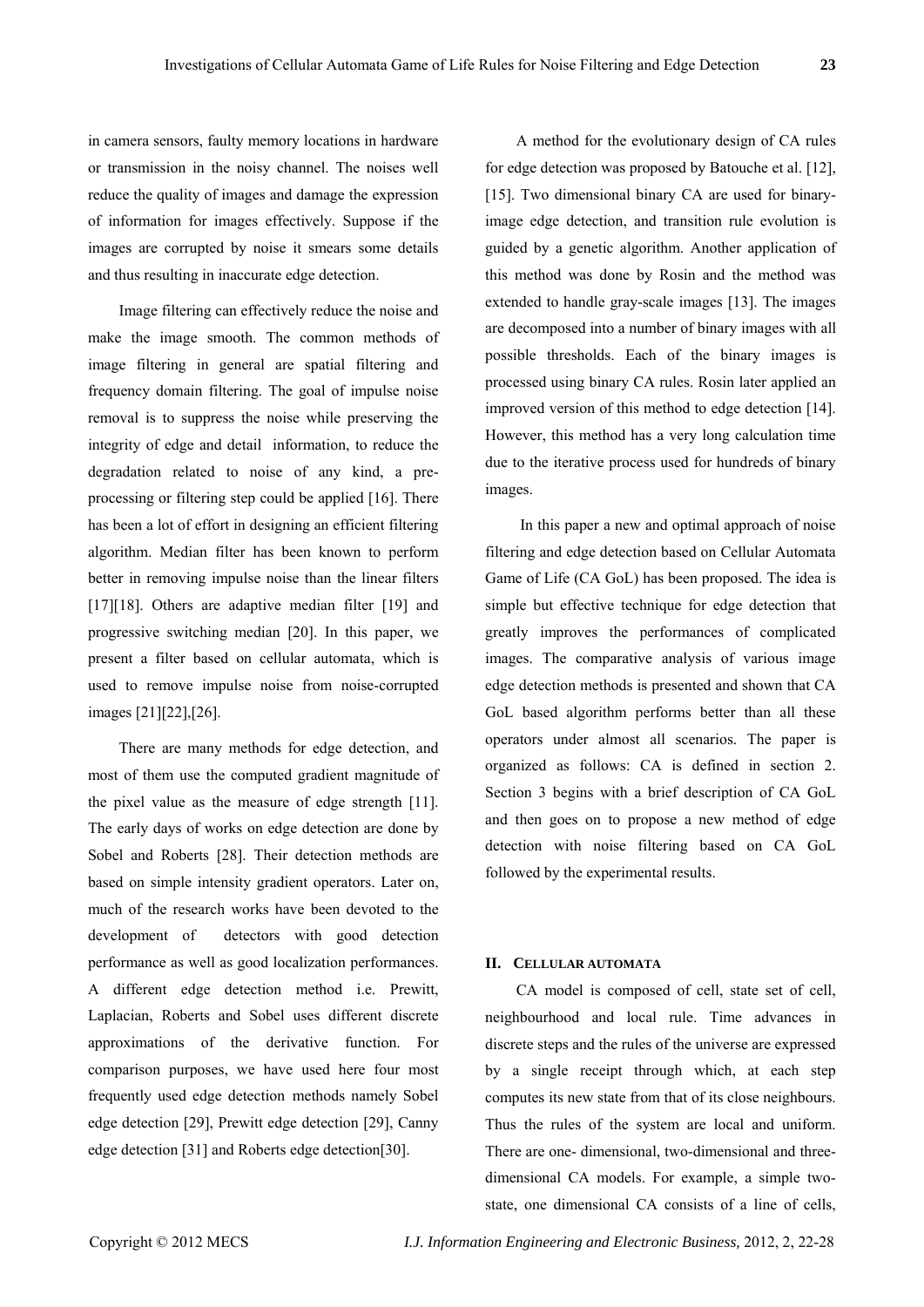each of which can take value '0' or '1'. Using a local rule (usually deterministic), the value of the cells are updated synchronously in discrete time steps. With a kstate CA model each cell can take any of the integer values between 0and k-1. In general, the rule controls the evolution of the CA model.

A CA is a 4-tuple {L, S, N, F}: where L is the regular lattice of cells, S is the finite state of cells, N is the finite set of neighbors indicating the position of one cell related to another cells on the lattice N, and F is the function which assigns a new state to a cell where  $F: S^{|N|}$ S.

As the image is a two dimensional, here we use 2DCA model. In a 2DCA the cells are arranged in a two dimensional grid with connections among the neighboring cells, as shown in the figure (1). The central box represents the current cell (that is, the cell being considered) and all other boxes represents the eight nearest neighbours of that cell. The structure of the neighbours mainly includes Von Neumann neighbourhood and moore neighbourhood are shown in figure–(2):



Figure (1): Network Structure of 2DCA

Figure (2) : structure of neighbourhoods (a) Von Neumann neighbourhood (b) Moore neighbourhood

Von Neumann neighbourhood, four cells, the cell above and below, right and left from each cell is called von Neumann neighbourhood of this cell. The radius of this definition is 1, as only the next layer is considered. The total number of neighbourhood cells including itself is five as shown in the equation  $(1)[10]$ :

$$
N(I,j) = \{ (k,l) \in L : |k-i| + |l-j| \le 1 \}
$$
 (1)

where, k is the number of states for the cell and l is the space of image pixels. Besides the four cells of von Neumann neighbourhood, moore neighbourhood also includes the four next nearest cells along the diagonal. In this case, the radius r=1 too. The total number of neighbour cells including itself is nine all as shown in the equation  $(2)$ [10]:

$$
N(I,j) = \{ (k,l) \in L : \max (|k-i|, |l-j|) \le 1 \}
$$
 (2)

The state of the target cell at time t+1 depends on the states of itself and the cells in the moore neighbourhood at time t, that is:

Si,j (t+1) = f ( Si-1,j-1(t), Si+1,j(t), Si-1,j+1(t), Si,j-1, Si,j(t) ,Si,j+1(t), Si+1j-1(t), Si+1,j(t), Si+1,j+1(t) ) (3)

#### **III. GAME OF LIFE**

John Horton Conway's Game of Life [23][24] is a simple two-dimensional, two state cellular automaton (CA), remarkable for its complex behaviour [23][25]. That behaviour is known to be very sensitive to a change in the CA rules. Here we continue our investigations into its sensitivity to changes in the lattice, by the use of periodic boundary conditions for noise filtering and edge detection.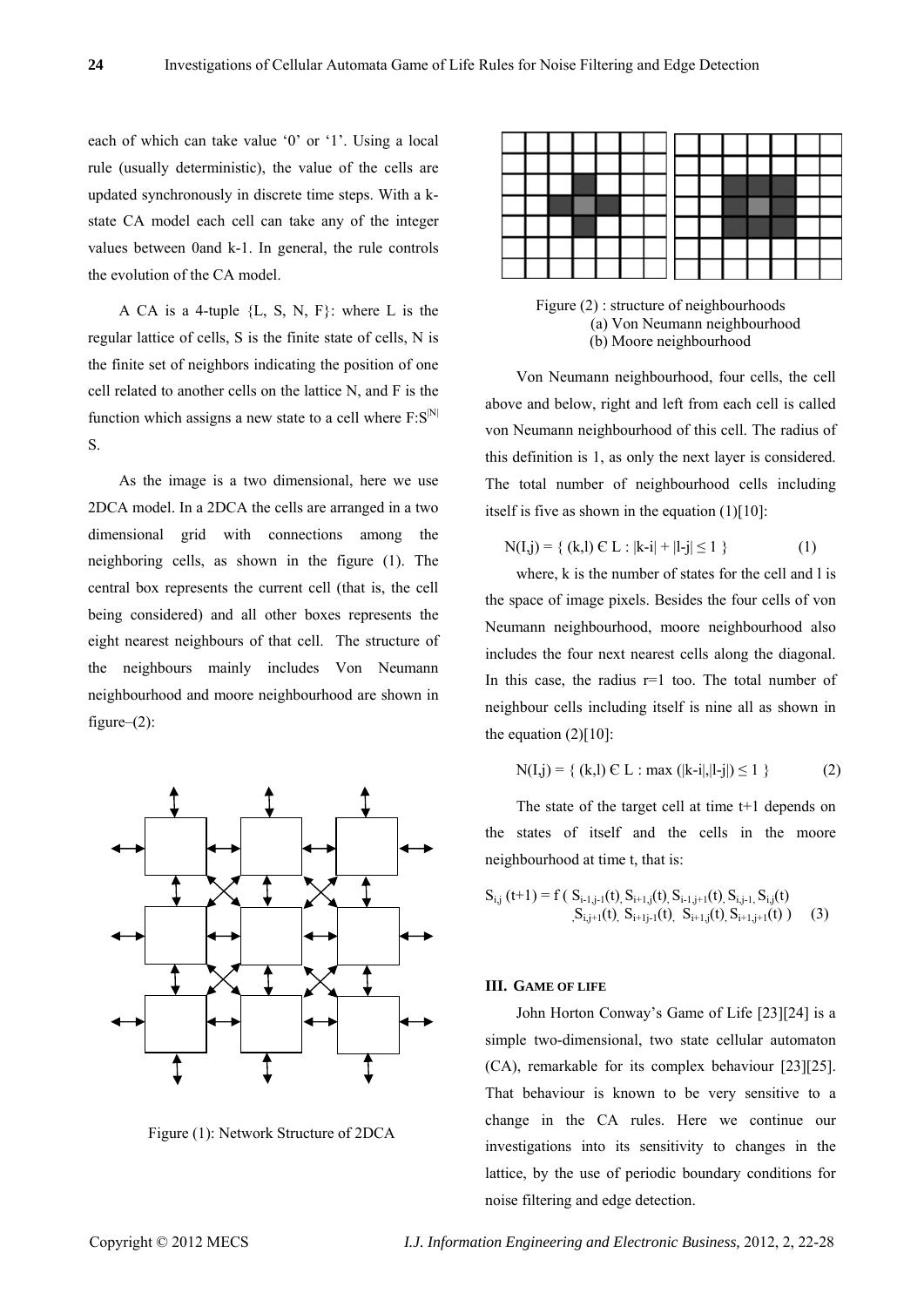The bi-dimensional CA called the GoL was designed by Conway. It consists of an  $[M \times N]$  matrix of cells, where each cell may take only two states: alive (represented by one) or dead (represented by zero). Each cell has eight neighbors, according to the Moore neighborhood. At every time step, also called a generation, each cell computes its new state by determining the states of the cells in its neighborhood and applying the transition rules to compute its new state. Every cell uses the same update rule, and all the cells are updated simultaneously.

As Figure  $(1.6)$ ) shows, "life-game" is a special cellular automata with two dimensions, determining the state of center cell in the next step according to the states of the neighborhood of it. In Figure (1(b)), center cell is colored with grey, neighborhood cells are colored with black. There are some characteristics about this pattern as follows [27].

- •. Cells are scatted in the grid.
- •. The cell has two states with 0 or 1, we can define state
	- 0 as "dead" and state 1 as "live" and neighbourhood radius is set to 1.
- •. The eight cells adjacent to center cell is defined as neighborhood cells.
- •. A state of a cell depends on the states of its neighborhood cells and its state in the moment.

 The next state of a cell is determined as follows: • "Birth": A cell dead at time t becomes alive at time  $t+1$ 

if exactly three of its neighbors are alive at time t.

- "Death by overcrowding": A cell alive at time t dies at time t+1 if four or more of its neighbors are alive at time t.
- "Death by exposure": A cell alive at time t dies at time t+1 if one or none of its neighbors are alive at time t.
- "Survival": A cell alive at time t will remain alive at time t+1 if two or three of its neighbors are alive at time

t.

 Mathematically, the overall evolutions rules of the GoL can be described as follows:

If S<sup>t</sup> = 1, then S<sup>t+1</sup> = 
$$
\begin{cases} 1, & \text{Sum=2,3} \\ 0, & \text{Sum} \neq 2,3 \end{cases}
$$

If 
$$
S^t = 0
$$
, then  $S^{t+1} = \begin{cases} 1, & \text{Sum } = 3 \\ 0, & \text{Sum } \neq 3 \end{cases}$ 

Where, St is cell state at the t-0, St+1 and sum is the number of "live" cells in the eight neighborhood cells.

#### **IV. PROPOSED MODEL**

The following is the construction of CA model for edge detection and noise filtering:

At first we use the greyscale image  $f(x,y)$  for initial condition. Then calculate statistical data M and from data it is easy to find a bigger threshold value v. At the same time, we establish a matrix  $B[bi.]m*n$ , where  $i=1,2,3,$ -------,m and  $i=1,2,3,$ ------n

If 
$$
m_{i,j}
$$
>=v  
then  $b_{i,j}$ =1  
else  
 $B_{i,j}$ =0

Lattice geometry: two dimensional square lattice of size M\*N.

Neighbourhood: moore's neighbourhood with radius r=1

Boundary condition: periodic on all four sides, in order to avoid the boundary problem

Initial condition: the matrix B

State set:  $s = \{0,1\}$ 

To judge the edge point and non-edge point, the centre cell  $S_{i,j}^t$  needs to meet the criterion of the CA GoL described in the above section.

Secondly, we take a binary image corrupted with "Salt and pepper Noise". In order to remove the noise as well as detect the edges, we apply the same CA GoL rule. And from the experimental simulations we found that the results are more desirable than that of previously defined techniques. Also, we find more desirable results by changing the parameters of the CA GoL.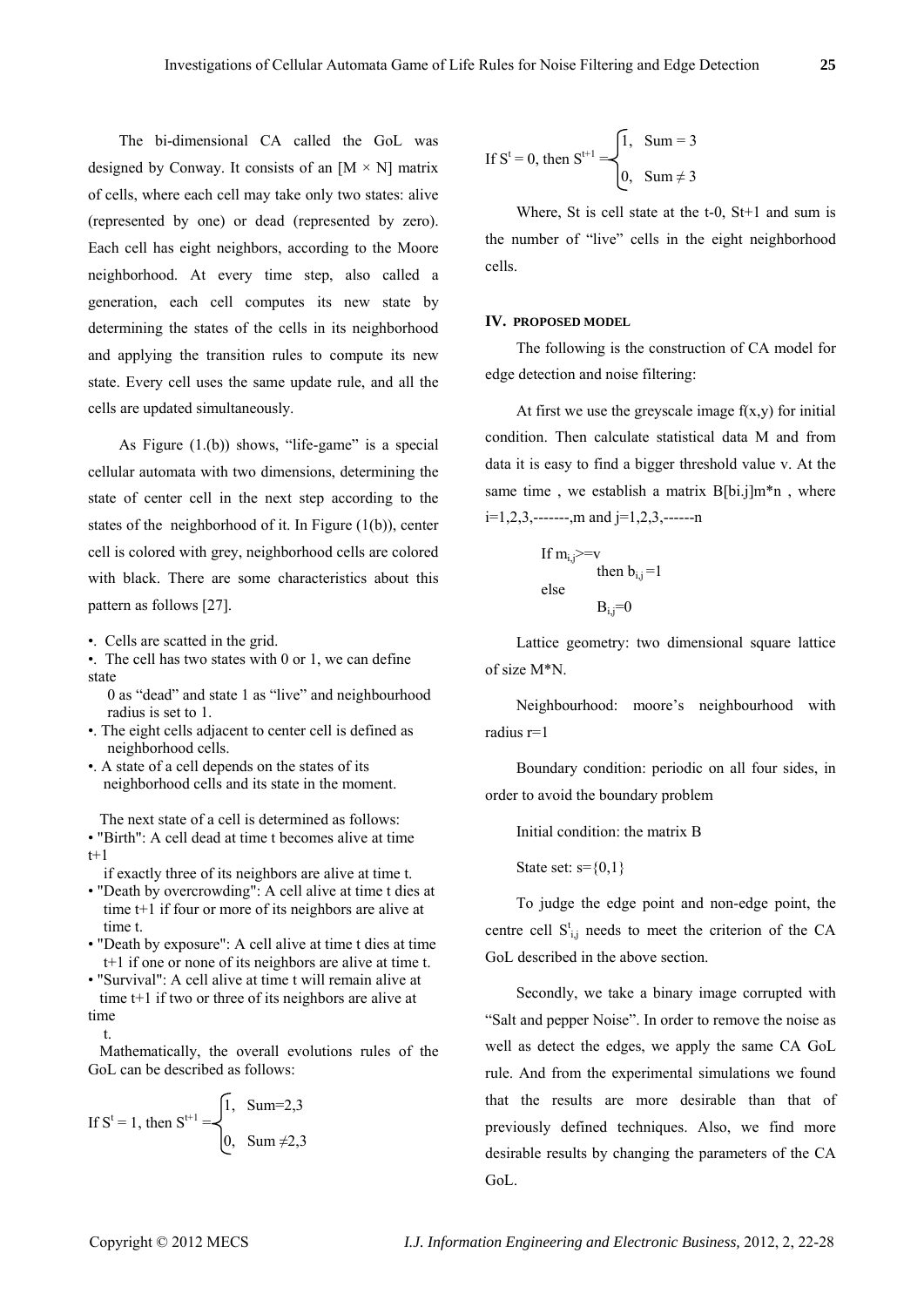#### **V. EXPERIMENTAL RESULTS**

The experimental image is selected as the classical Lena image and cameraman image, whose sizes are  $256 \times 256$ . Figure (3), figure (4) and figure (5), figure (6) shows the simulations of the proposed method based on CA GoL on the Lena image and Cameraman Image.





Figure (4): CA GoL Based Edge Detection with Noise Filtering

Quality is assessed in two different ways: accuracy of edge detection, and level of connectivity in continuous edges. If some edges are still unconnected after edge detection, then an additional edge linking process is required. From the above results, we see that the edges obtained based on CA GoL are little weak. In order to enhance these edges, we change the parameters of CA GoL. Only by changing the "Survival" parameter of the CA GoL shows improvements over the standard game of life, while the other parameters does not change or improve the original image.

Figure (7) shows the simulations on the Lena image without added "Salt and pepper Noise". Fig. (7.a) is the original image, figure (7.b) is the edge detected image obtained after applying CA GoL, whereas the figure (7.c)-figure (7.f) shows the results after changing the parameters of "Survival" state by fixing the sum between 1-5, 1-6, 1-7, 1-8. It is clearly seen that by changing the sum between 1-8 gives better edge detection.

Figure (8) shows the simulations on the Lena image added with "Salt and pepper Noise". Fig. (8.a) is the original image, figure (8.b) is the edge detected image obtained after applying CA GoL, whereas the figure (8.c)-figure (8.f) shows the results after changing the parameters of "Survival" state by fixing the sum between 1-5, 1-6, 1-7, 1-8. Also its clearly seen that by changing the sum between 1-6 gives better edge detection whereas, by changing the sum between 1-7 and 1-8 produces some noise also.

Figure (9) shows the comparative results of the proposed method and the traditional methods of edge detection, whereas figure (9.a) is the original image, figure (9.b) is the image obtained after applying the proposed model, figure (79.c) is the edged image produced by the Sable method and figure (9.d) is the edged image produced by Canny method. It is clearly visible from the results that the proposed method is the best method than the traditional methods of edge detections.



Figure (5): CA GoL based Edge Detection without added noise



Figure (6): CA GoL Based Edge Detection with Noise Filtering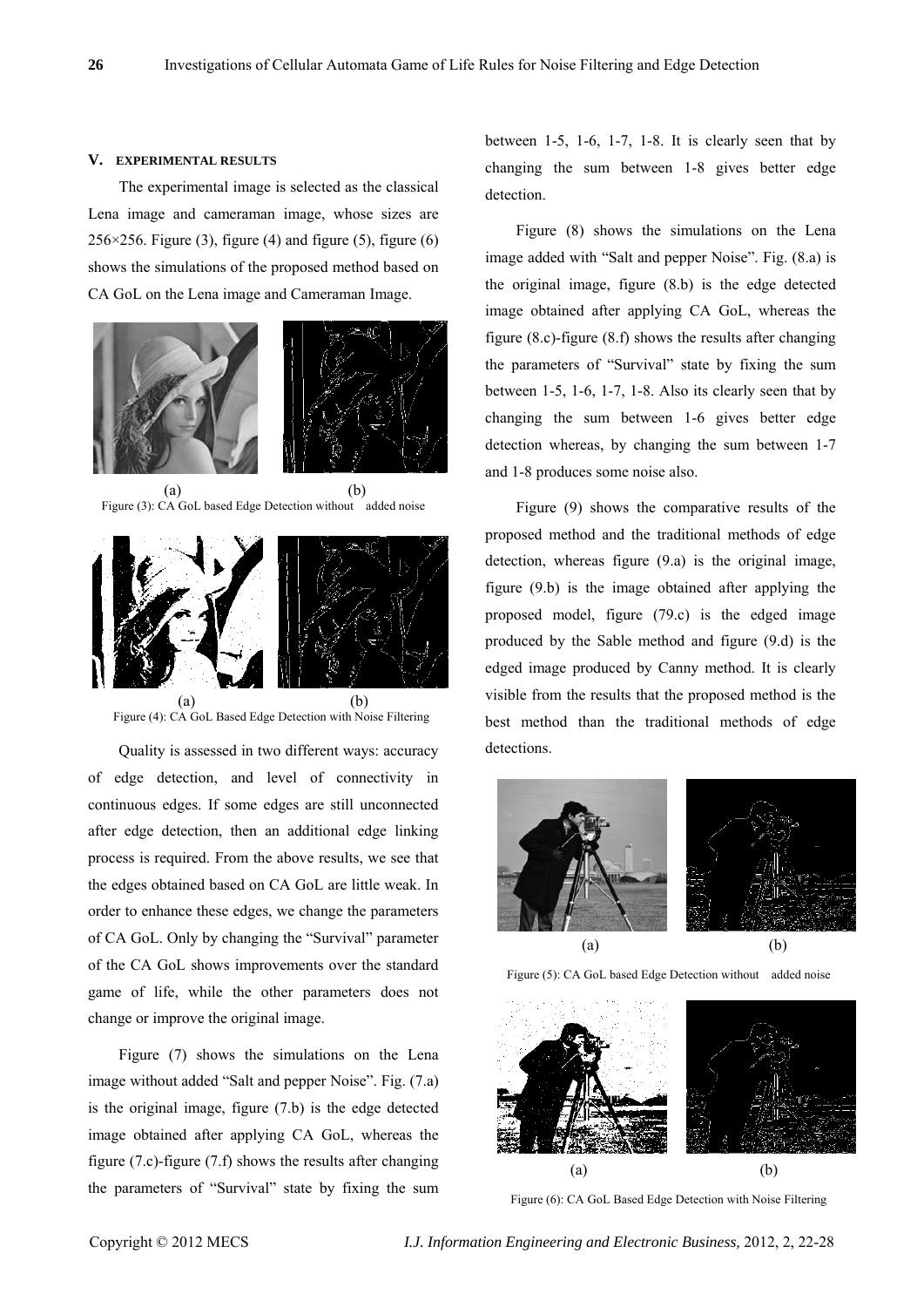![](_page_5_Figure_2.jpeg)

Figure (7): Simulation on Lena Image without added "Salt and Pepper Noise".

![](_page_5_Figure_4.jpeg)

![](_page_5_Figure_5.jpeg)

Figure (8): Simulation on Lena Image without added "Salt and Pepper Noise".

## **VI. CONCLUSION**

In this paper we have propose a new method for edge detection with noise filtering based on CA GoL. Further, we investigate new rules base on CA GoL for edge detection with noise filtering that shows great improvements over the standard CA GoL. By experimental comparison of different methods of edge detection we observe that the proposed method leads to a better performance. The experimental results also demonstrated that it works satisfactorily for different digital images. This method has potential future in the field of digital image processing. The work is under further progress to examine the performance of the proposed edge detector with noise filtering for different digital images affected with different kinds of noise.

![](_page_5_Figure_9.jpeg)

Figure (9): Comparative results on Lena, (a) original image, (b) edge image with Soble operator, (c) edge image with Canny method, (d) edge image with proposed method